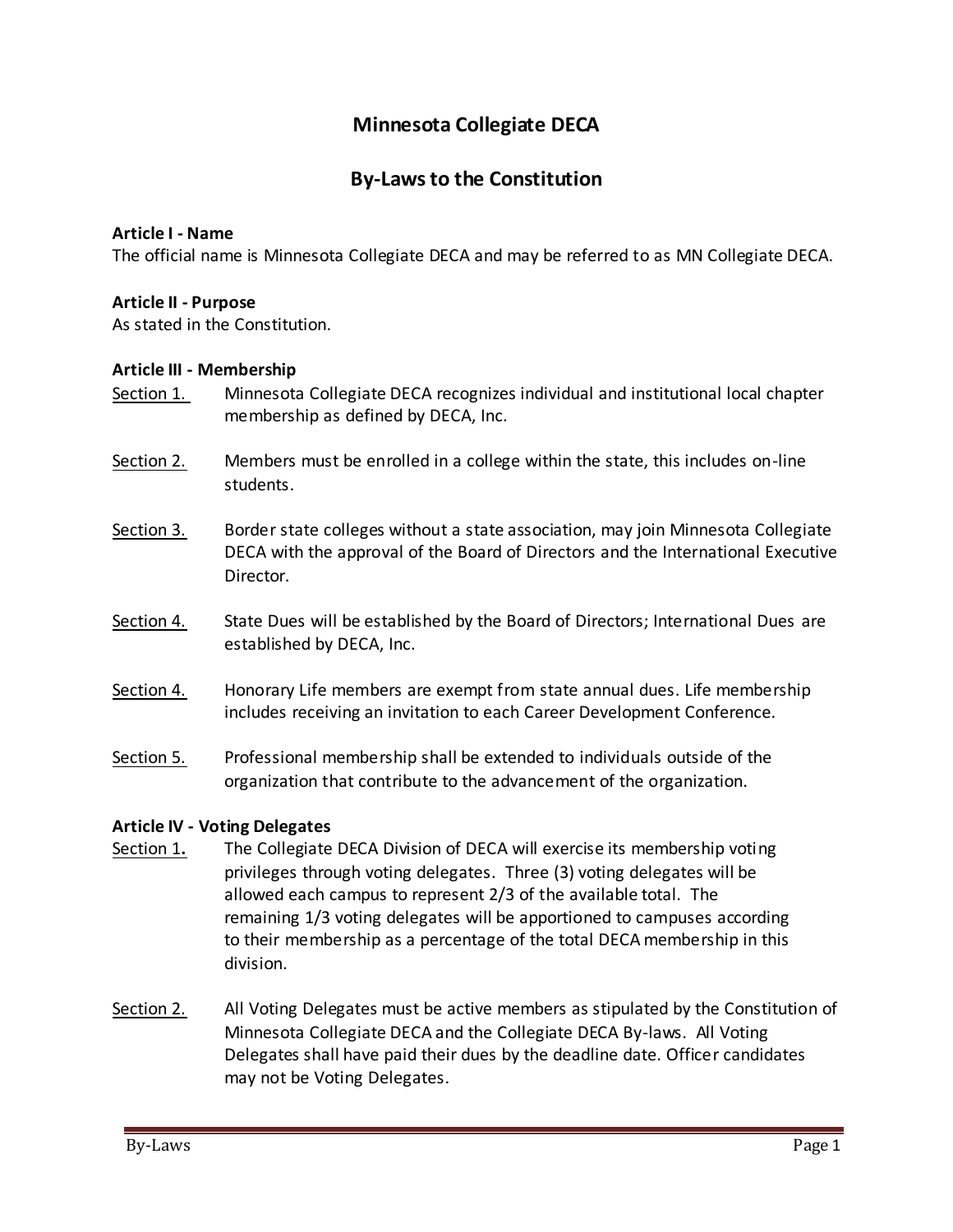## **Article V - Governance**

- Section 1. Board will consist of a Chair plus a maximum of 13 voting members with the most from each category being:
	- 1 High School DECA Advisor
	- 3 Business and Industry
	- 4 Alumni
	- 4 College advisors remove regions
	- 1 College administrator
	- 1 Student (current team president)
	- 1 Department of Education (non-voting)

No school shall represent more than 2 positions on the State Board.

- Section 2. Department of Education and the Executive Director shall serve as ex-officio members.
- Section 3. Board members serve a 3 year term. The chair is a 2 year term which could potentially extend their board term by one year.
- Section 4. Executive Committee shall consist of Chair, Vice-Chair, Secretary, and Treasurer.

#### **CHAIRPERSON**

The Chairperson of the Board of Directors preside over all meetings of the Board of Directors, and will serve as special counsel for Board as the occasion may demand, and otherwise represent the Collegiate DECA Board of Directors as may be necessary. Duties described below:

The Chair of the Board of Directors will preside over all meetings of the Board of Directors, will serve as special counsel for Board as the occasion may demand, otherwise represent the Collegiate DECA Board of Directors as may be necessary, and work with the Executive Director to oversee the fulfillment of the strategic plan as developed and approved by the Board of Directors.

#### **VICE CHAIR**

The Vice Chair of the Collegiate DECA Board of Directors will be the chairperson of the nominating committee and will be responsible for the appointment of other committee chairs. He/she will serve in the absence of the Chairperson of the Board of Directors, and otherwise direct the activities of the Collegiate DECA Board of Directors as may be necessary.

#### **SECRETARY**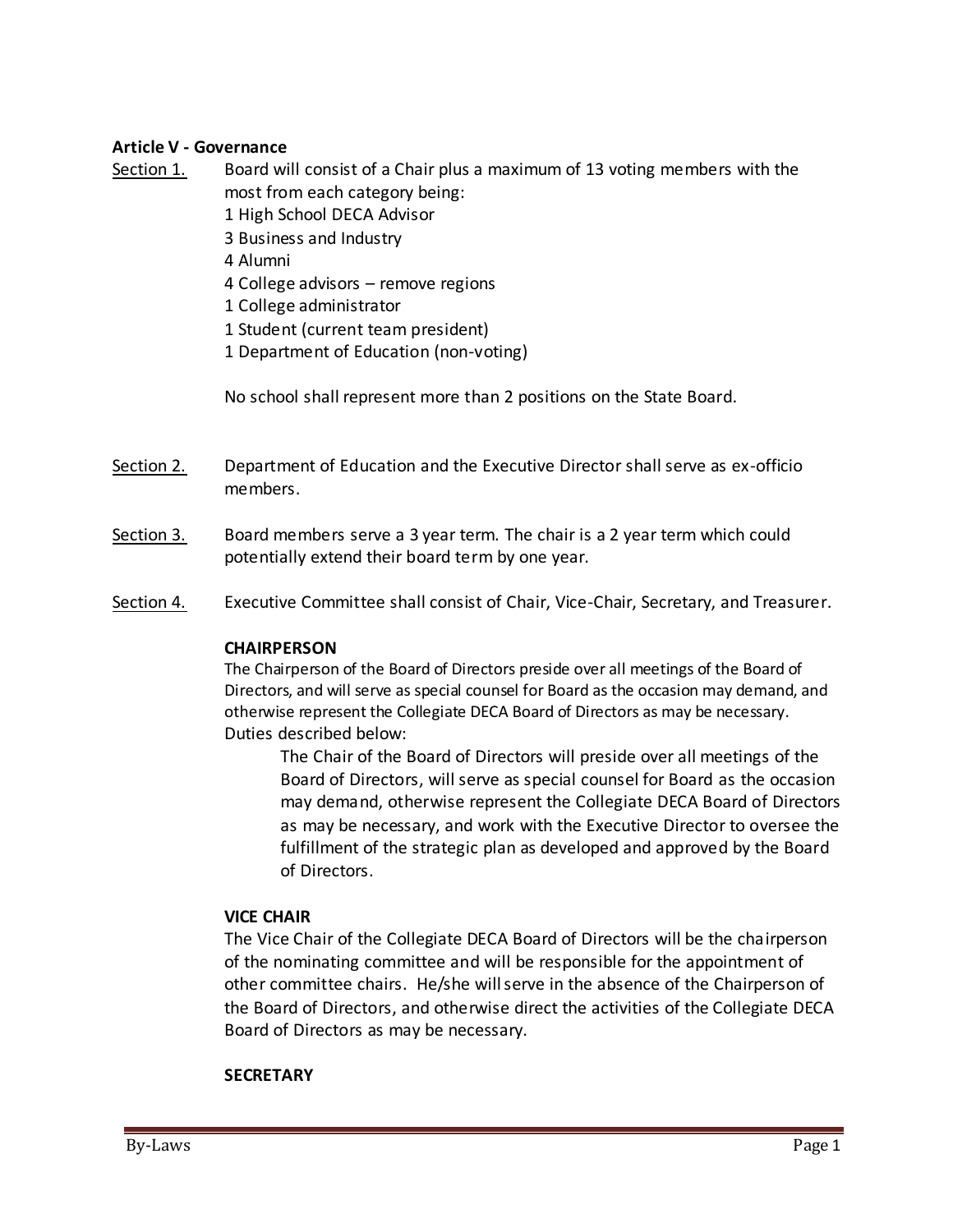The Secretary will be elected annually by the Board of Directors. He/she will issue notices of all official meetings, keep accurate records of all meetings, distribute copies of such records to all Collegiate DECA Board members, and perform such other duties as may be directed by the President.

#### **TREASURER**

The Treasurer of the Board of Directors will be elected to a 2 year term and must have an accounting background. He/she will review and verify all income and disbursements on a monthly basis. He/she will be an alternate fiscal agent in the absence of an Executive Director.

## Section 5. **FORFEITURE**

Any member of the board who fails to attend a minimum of 50% of the board meetings unexcused shall forfeit their position.

## Section 6. **CONFLICT OF INTEREST**

An annual disclosure of any potential conflicts of interest will be required from all board members.

## Section 7. **SPECIAL MEETINGS**

Special meetings of the Board of Directors may be called by or at the request of the President or any two members of the Board of Directors. The person or persons authorized to call special meetings of the Board of Directors may fix any location, as the place for holding any special meeting of the Board called by them.

## **NOTICE**

Notice of any special meeting of the Board of Directors shall be given at least two (2) days in advance of the meeting by telephone, facsimile or electronic methods or by written notice. Any Director may waive notice of any meeting. The attendance of a Director at any meeting shall constitute a waiver of notice of such meeting, except where a Director attends a meeting for the express purpose of objecting to the transaction of any business because the meeting is not lawfully called or convened. Neither the business to be transacted at, nor the purpose of, any regular meeting of the Board of Directors need be specified in the notice or waiver of notice of such meeting, unless specifically required by law or by these by-laws.

#### **VACANCIES**

Whenever any vacancy occurs in the Board of Directors it shall be filled without undue delay by a majority vote of the remaining members of the Board of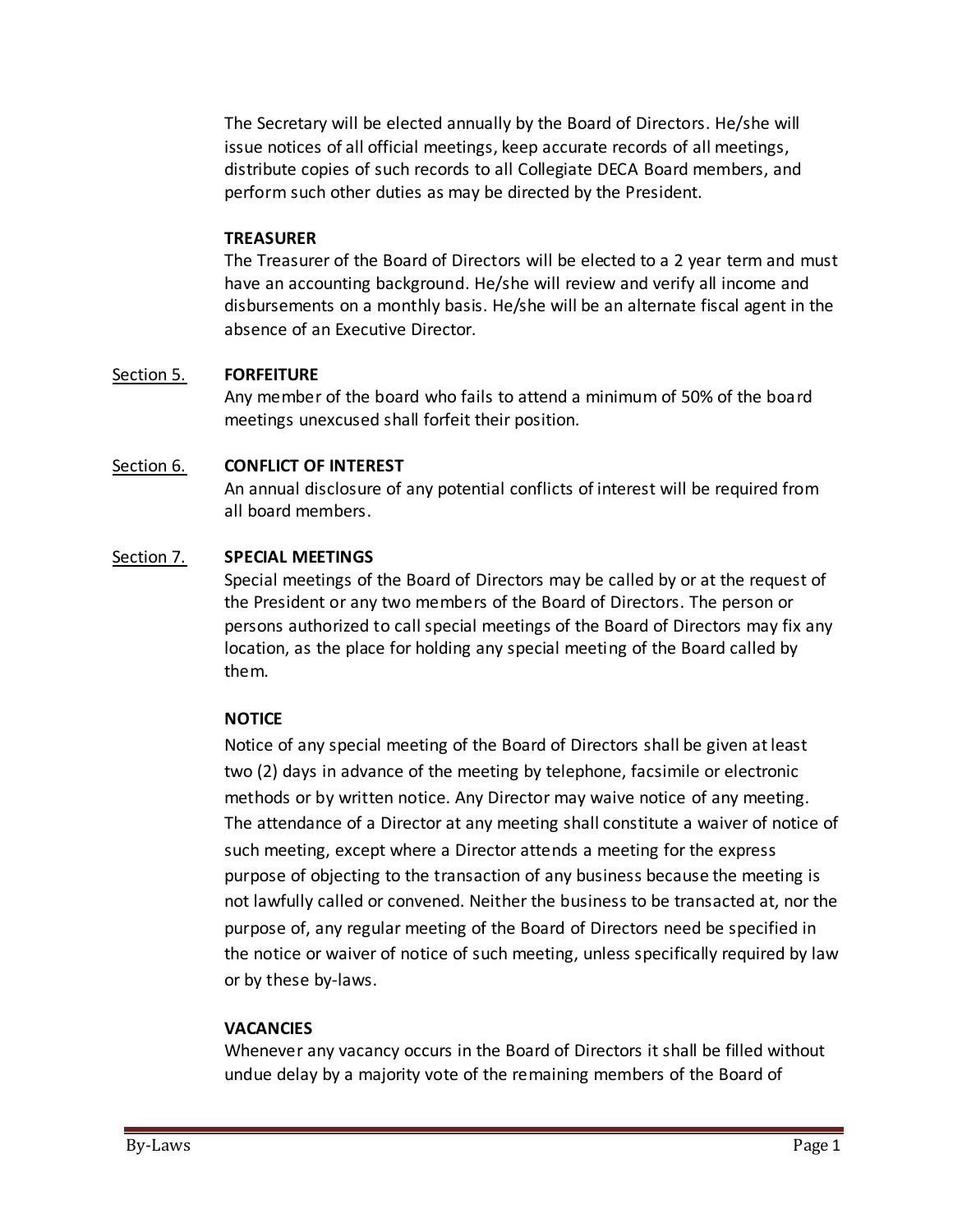Directors at a regular meeting. Vacancies may be created and filled according to specific methods approved by the Board of Directors.

# **COMPENSATION**

Members of the Board of Directors shall not receive any compensation for their services as Directors.

## **Article VI - State Officers**

- Section 1. Only members of Minnesota Collegiate DECA will be eligible for state office in this division. To be eligible, a candidate must have a scholastic average of 2.5 or higher (with an "A" letter grade being equivalent to 4.0) using post secondary work only to determine grade point average
- Section 2. The Official State Nominating Committee will interview and screen candidates for state office, and will make recommendations for a slate of not more than three qualified candidates for each office.
- Section 3. State Officers of Minnesota Collegiate DECA shall consist of a President, two (2) at-large positions and vice presidents representing each of the regions as designated by the Board of Directors.
- Section 4. The State Officers shall be elected at the Annual Business Meeting held during the Career Development Conference. All State Officers shall be elected by a majority secret ballot of the authorized voting delegates. The Regional Vice Presidents will be elected by Voting Delegates within the Region.
- Section 5. No individual may succeed him/herself as an officer and no individual may serve as an officer for more than one division. A Vice President may run for the presidency with the recommendation of the Board of Directors.
- Section 6. In the event that there are not enough candidates to fill the designed offices at the Career Development Conference, the newly elected officers with the advice of the Board of Directors **may** appoint members to the unfilled offices. Each of these members' qualifications should first be submitted for consideration.
- Section 7. In the event of the loss of an officer, the Board of Directors may appoint an acting officer for the remainder of the term until the next International Career Development Conference.

## **Article VII - Advisors**

As stated in the Constitution.